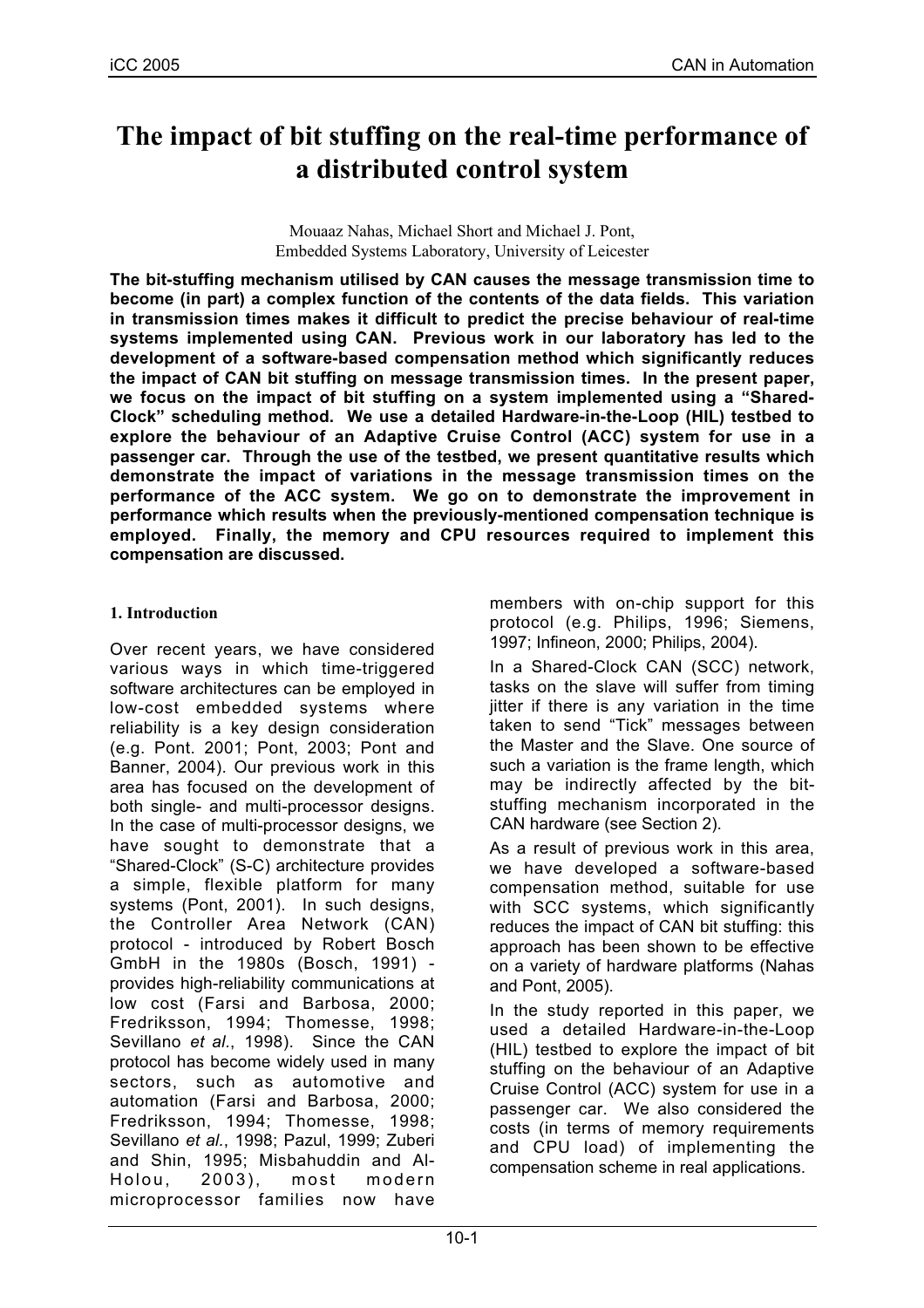

Figure 1: Impact of frame length on the timing of Slave ticks in the SCC system

## **2. The CAN bit-stuffing mechanism**

The CAN protocol uses "Non Return to Zero" (NRZ) coding for bit representation. Under such a scheme, drift in the receiver's clock can occur when a long sequence of identical bits has been transmitted. Such a drift might, in turn, result in message corruption.

To avoid the possibility of such a scenario, the CAN communication protocol (at the physical level) employs a *bit-stuffing* mechanism which operates as follows: after five consecutive identical bits have been transmitted in a given frame, the sending node adds an additional bit, of the opposite polarity. All receiving nodes remove the 'inserted' bits to recover the original data (Farsi, 2000).

Whilst providing an effective mechanism for clock synchronization in the CAN hardware, the bit-stuffing mechanism causes the frame length to become a complex function of the data contents.

It is useful to understand the level of message variation that this process may induce. When using (for example) 8-byte data and extended CAN identifiers, the minimum message length will be 111 bits (without bit stuffing) and the maximum message length will be 135 bits (with the worst-case level of bit stuffing): see Nolte (2003) for details. At the maximum CAN baud rate (1 Mbit/sec), this translates to a possible variation in message lengths of 24 \_s.

These variations in message transmission times can have important implications in any real-time systems in which it is important to be able to predict event timing at the microsecond level. For example, in systems using a Shared-Clock scheduler (e.g. Pont. 2001; Pont, 2003; Pont and Banner, 2004), variations in the duration of "Tick" messages can have a significant impact on the levels of task jitter in the Slave nodes (see Nahas et al., 2004). This process is illustrated in Figure 1.

## **3. Software–based compensation**

To reduce the impact of bit stuffing in the CAN protocol on the behaviour of the SCC scheduler, we have developed a softwarebased compensation algorithm (Nahas and Pont, 2005) in which each frame is encoded (before transmission) in order to reduce the impact of the CAN bit-stuffing mechanism. A decoding process must also take place in the receiver nodes to restore the original data.

## **4. The testbed**

As noted in the introduction, the main aim of this paper was to use a detailed Hardware-in-the-Loop (HIL) testbed to explore the impact of bit stuffing on the behaviour of an Adaptive Cruise Control (ACC) system for use in a passenger car.

ACC is a relatively new technological development in the automotive field, and is said to reduce driver fatigue and the rate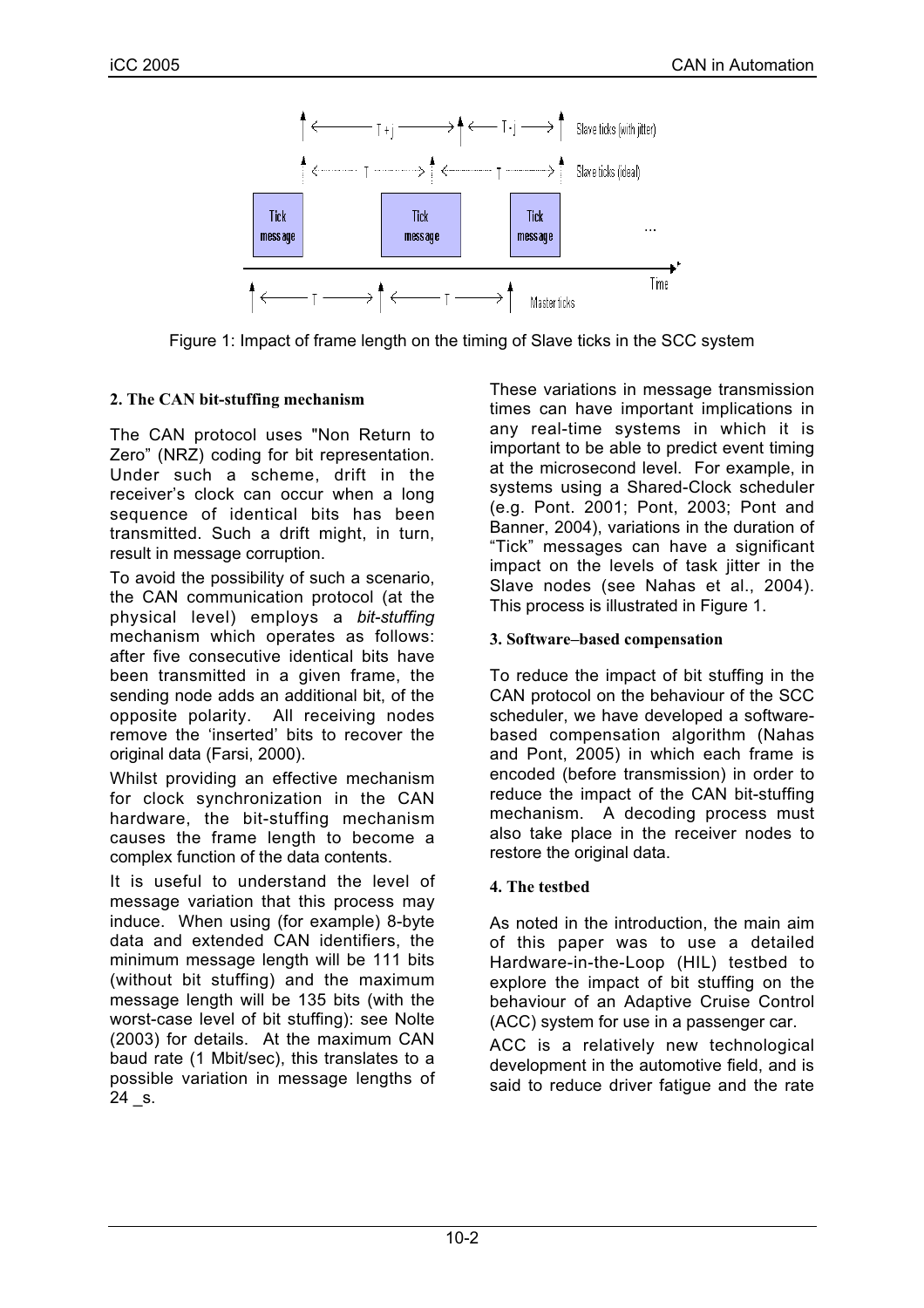

Figure 2: An overview of the operation of the ACC

of auto accidents, whilst increasing fuel efficiency (Stanton, 1997). The main system function of ACC is to control the speed of the host vehicle using information about [1] the distance between the subject vehicle and any forward vehicles; [2] the motion of the subject vehicle; and [3] driver commands.

Based upon the information acquired, the controller sends commands to the vehicle throttle and brakes to either regulate the vehicle speed to a given set value, or maintain a safe distance to a leading vehicle (if the speed of the vehicle in front is slower than the set value). It also sends status information to the driver.

The system under consideration in this study is a Type 2b ACC system: such a system has an automatic gearbox and active braking. Vehicle acceleration is limited to 2.0 m/s<sup>2</sup>, deceleration to 3.0 m/s<sup>2</sup> in order to comply with ISO standards (ISO, 2003).

Figure 2 shows the principle of operation. The controller that has been implemented is based of a modified version of that presented by Yi et al (2000) and is shown in schematic form in Figure 3. The ACC testbed was based on Infineon C167CS microcontrollers (one per node) running at a 20 MHz oscillator frequency. Each microcontroller had two on-chip CAN interfaces. In total 10 nodes were used. All the HIL system testing takes place using a realistic test facility developed with the University of Leicester (Short et al. 2004a, b, c).

A schematic of the overall system is shown in Figure 4. The nodes were connected using twisted-pair CAN links running at 500 kbaud.



Figure 3: The ACC implementation: adapted from Yi et al. (2000)

## **5. Experimental methodology**

The methodology used to assess the impact of the software-based compensation methodology on the ACC system is discussed in this section.

## **5.1 Three systems**

One consequence of the use of the software-based compensation scheme is that a limit is placed on the amount of user data that may be transferred in each CAN frame, since the encoding process requires two data bytes (Nahas and Pont, 2005).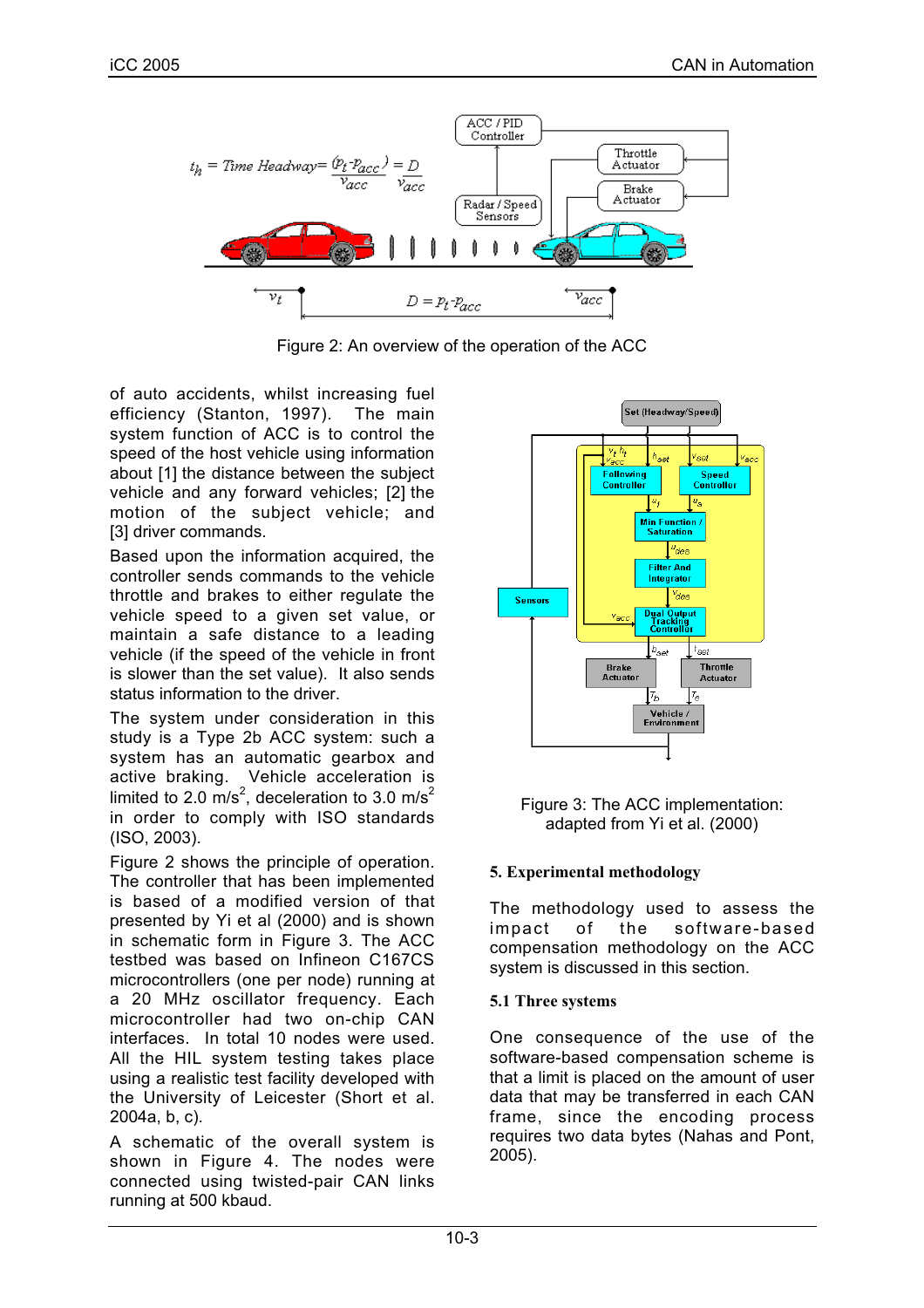

Figure 4: The multi-node ACC implementation

The original system design had to be altered to accommodate the reduced data payload. This, in turn, resulted in a reduction in the sampling rate of the system traction controller. To enable a meaningful comparison, measurements were also taken for an uncompensated implementation using this reduced sampling rate.

To summarise: the three sets of results were obtained. These are labeled as follows: "Original" (the original 8-byte system with no compensation); "Uncompensated" (a 6-byte system with no compensation); and "Compensated" (a 6-byte system with compensation).

# **5.2 Jitter measurement**

To obtain data regarding real-time stability, the latency between Master and Slave clock ticks was recorded for a period of 10,000 samples for each system. To make these measurements, a pin on the Master node was set high (for a short period) at the start of the Master interrupt service routine (ISR). Another pin on the Slave (initially high) was set low at the start of Slave ISR. The signals from these two pins were then AND-ed (using an 74LS08N chip: Texas Instruments, 2004), to give a pulse stream. The widths of the resulting pulses were measured using a National Instruments data acquisition card 'NI PCI-6035E' (National Instruments, 2004), used in conjunction with appropriate software LabVIEW 7.1

(LabVIEW, 2004). The average jitter was taken as the standard deviation of the total latency of the entire sample range. Worst Case Transmission Time (WCTT) was represented by the longest delay between the occurrence of a clock Tick on the Master node and the corresponding Tick on the Slaves.

# **5.3 Jerk and IAE measurement**

To provide an indication of the control performance of each system, the maximum positive and negative vehicle 'jerk' (rate of change of acceleration) was recorded over a 300 second test period in which the ACCS was put through a series of typical manoeuvres. The jerk was averaged over a 1-second time period in accordance with ISO test specifications (ISO, 2003).

In addition to measuring the vehicle 'jerk', the performance of the vehicle while executing speed, and time-gap control was recorded. The IAE (Integral of Absolute Error) criterion was used to provide the performance measure in this case, as defined in Equation 1. The IAE represents the error between the measured speed (or time-gap) and the reference, with the test duration, *T*, equal to 300 seconds.

$$
IAE = \int_{0}^{T} |e(t)| dt
$$

Equation 1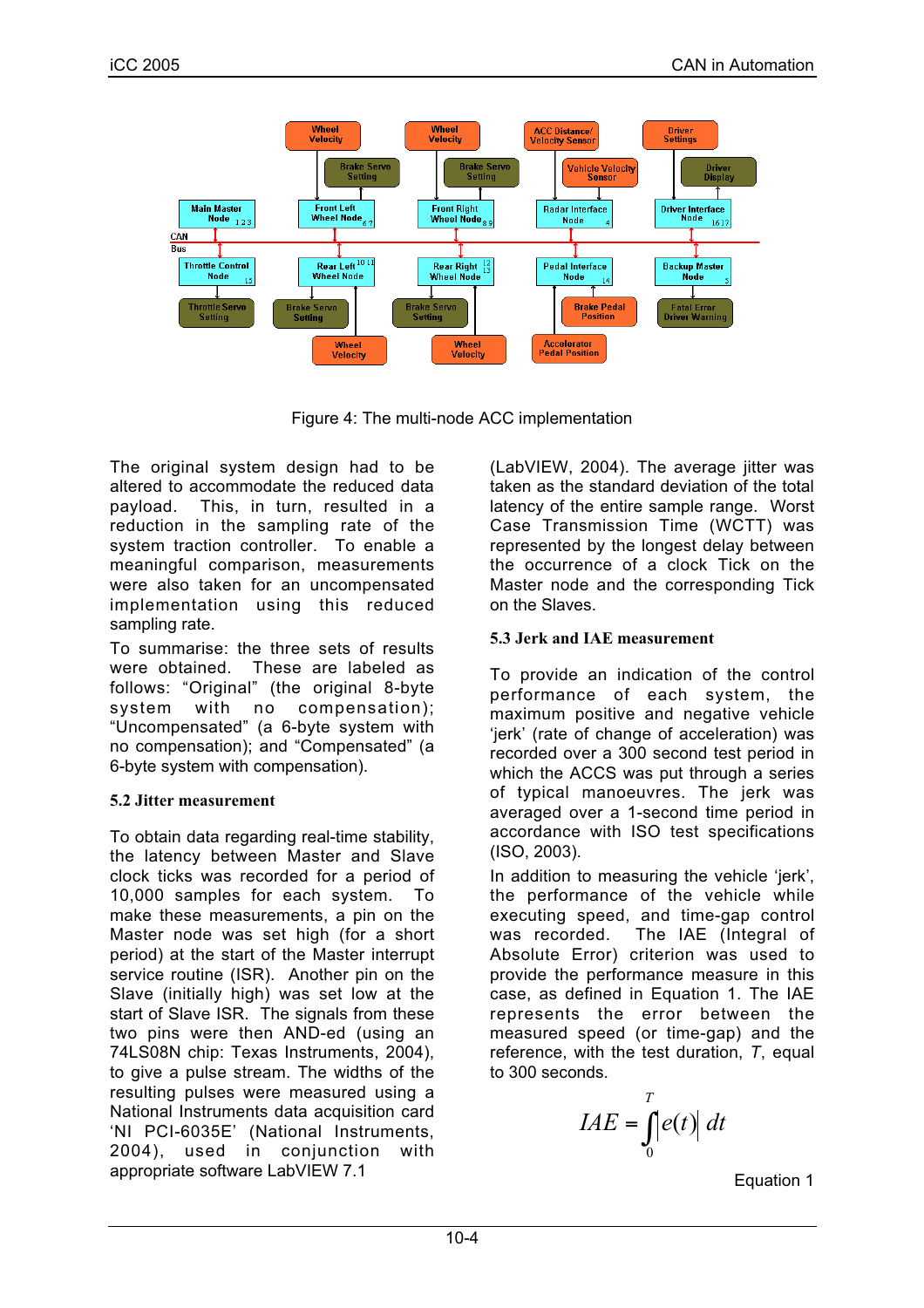| <b>Test</b>               | Origin<br>al | Uncompensat<br>ed | Compensat<br>ed |
|---------------------------|--------------|-------------------|-----------------|
| <b>IAE Velocity</b>       | 1.64         | 1.68              | 1.53            |
| <b>IAE Distance</b>       | 11.60        | 11.84             | 10.98           |
| Ave. Jitter $(\mu s)$     | 3.66         | 3.83              | 2.40            |
| Diff. Jitter $(\mu s)$    | 23.53        | 24.03             | 11.20           |
| WCTT $(\mu s)$            | 339.17       | 339.57            | 310.77          |
| Max Pos Jerk<br>$(m/s^3)$ | 2.24         | 2.39              | 2.37            |
| Max Neg Jerk<br>$(m/s^3)$ | $-1.81$      | $-1.75$           | -1.60           |

Table 1: Results from the ACC study

Each velocity test was for a speed setpoint of 70 MPH. Each distance test was performed whilst following a lead vehicle at 50 MPH (distance setpoint of 33.53 m for a 1.5 s headway).

## **6 Results**

The results obtained in the studies detailed in Section 5 are presented in this section.

# **6.1 System performance**

Each of the tests detailed in Section 5 was repeated three times, and the results obtained were averaged (see Table 1). Please note that the IAE measurements are "unit less" values, and are best viewed as a performance measure (the lower the better).

It can be seen from the results that the measured WCTT, average jitter and latency difference have all been reduced considerably by the compensation technique. For example, the overall reduction in the difference jitter was approximately 50%.

When comparing the control behaviour of the compensated system to that of the original system, it can be seen that the performance has improved in all areas (by approximately 9%), except in the case of positive jerk.

When comparing the uncompensated system to the original system, it is clear that the control performance of the uncompensated system is comparatively poor: this is a direct consequence of the 25% reduction in the data bandwidth of the network. However, when compensated and uncompensated systems (with the same bandwidth restrictions) are compared, the use of compensation is seen to improve performance in all areas (including positive jerk).

# **6.2 Memory and CPU requirements**

The compensation operation took an average of 0.7 ms on the processors used, and the corresponding decoding operation had an average duration of 0.6 ms.

The extra RAM required by the compensation technique was 72 bytes and 56 bytes for the Master and Slave, respectively. The corresponding ROM (program memory) increases were found to be 1,317 and 985 bytes respectively, for the Master and Slave.

Please note that the C167 boards used in this study have 256 kBytes ROM and 256 kBytes RAM (PhyCORE, 2003). The overall increases in memory do not, therefore, represent large percentages of the available resources.

# **7. Discussion and conclusions**

From the results presented, it can be seen that applying the software-based compensation technique produces measurable decreases in the variation of the transmission time of CAN messages.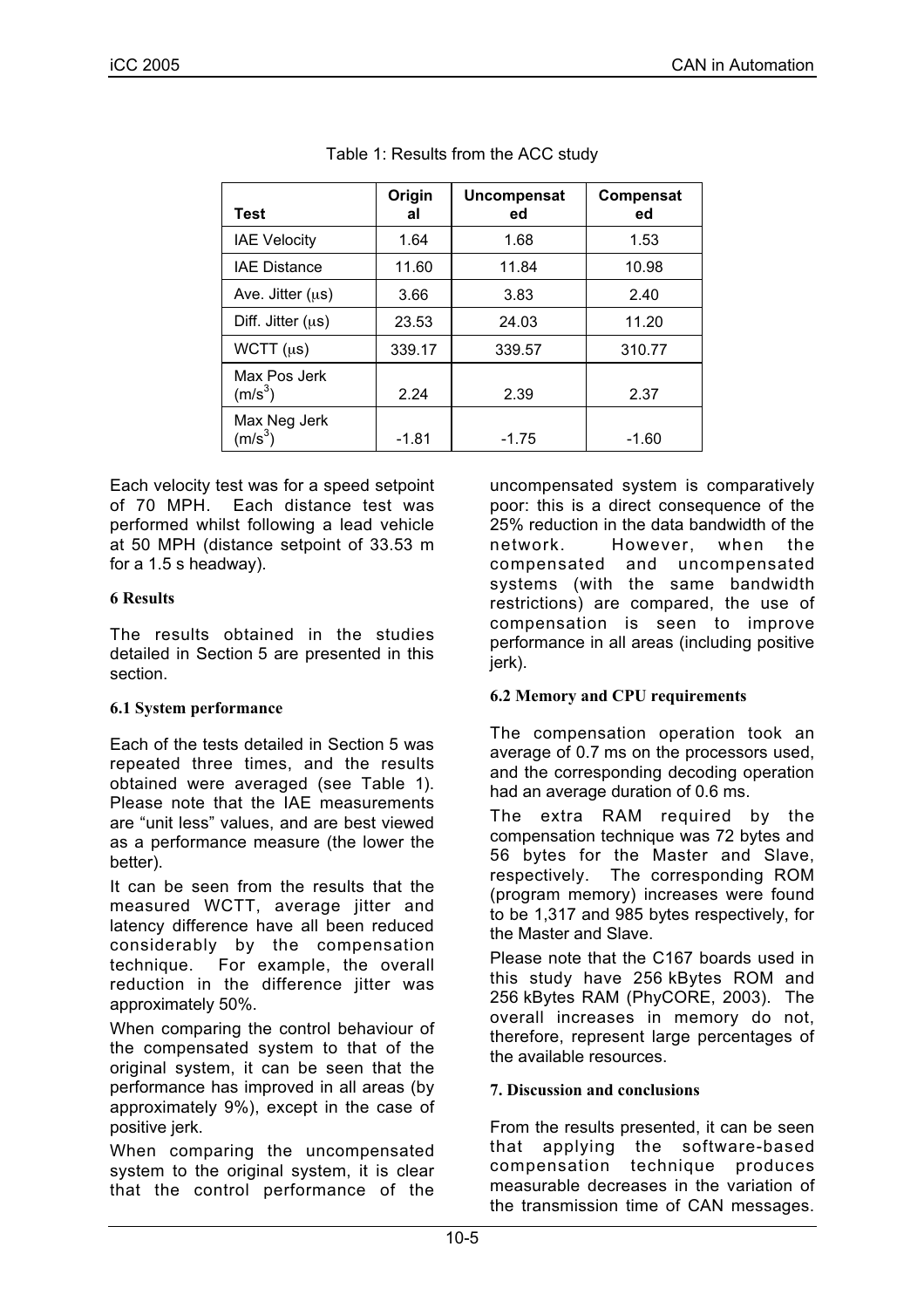These measurable improvements may have an impact on a particular implementation, such as the control system outlined here, where excessive iitter can cause reductions in performance.

Inevitably, due to the required message coding and decoding, the system places an extra computation and memory load on each microcontroller. In addition, by reserving two data bytes for the compensation information, the overall information throughput of the network is reduced. These factors must be taken into account when deciding whether to implement such a compensation technique.

#### **Acknowledgements**

The project described in this paper was supported in part by the Leverhulme Trust  $(F / 00212 / D)$ , and in part by the UK Government (EPSRC-DTA award). Work on this paper was completed while MJP was on Study Leave from the University of Leicester.

#### **References**

- Bosch (1991), Robert Bosch GmbH "CAN Specification Version 2.0".
- Farsi, M. and Barbosa, M. (2000) "CANopen Implementation, applications to industrial networks", Research Studies Press Ltd, England.
- Fredriksson, L.B. (1994) "Controller Area Networks and the protocol CAN for machine control systems", Mechatronics Vol.4 No.2, pp. 159-192.
- Infineon (2000) "C167CR Derivatives 16- Bit Single-Chip Microcontroller", Infineon Technologies.
- ISO 15622 (2003) "Adaptive Cruise Control Systems – Performance Requirements And Test Procedures", International Standards Organisation, Geneva, Switzerland.

LabVIEW 7.1: WWW webpage http://www.ni.com/labview/upgrade.htm [accessed Dec 2004]

Misbahuddin, S.; Al-Holou, N. (2003) "Efficient data communication techniques for controller area network (CAN) protocol", Computer Systems and Applications, 2003. Book of Abstracts. ACS/IEEE International Conference on, Pages:22.

Nahas, M. and Pont, M. (2005) [submitted]

- Nahas, M., Pont, M.J. and Jain, A. (2004) "Reducing task jitter in shared-clock embedded systems using CAN". In: Koelmans, A., Bystrov, A. and Pont, M.J. (Eds.) Proceedings of the UK Embedded Forum 2004 (Birmingham, UK, October 2004), pp.184-194. Published by University of Newcastle upon Tyne [ISBN: 0-7017-0180-3].
- National Instruments; PCI-6035E data sheet and specs; WWW webpage: http://www.ni.com/pdf/products/us/4daqs c202-204\_ETCx2\_212\_213.pdf [accessed May 2004]
- Nolte, T. (2003) "Reducing Pessimism and Increasing Flexibility in the Controller Area Network", PhD thesis, Malardalen University.
- Pazul, K. (1999) "Controller Area Network (CAN) Basics", Microchip Technology Inc. Preliminary DS00713A-page 1 AN713.
- Philips (1996) "P8x592 8-bit microcontroller with on-chip CAN, datasheet", Philips Semiconductor.
- Philips (2004) "LPC2119/ 2129/ 2194/ 2292/ 2294 microcontrollers user manual", Philips Semiconductor.
- PhyCORE-167 (2003) "QuickStart Instructions", Phytec Technology.
- Pont, M.J. (2001) "Patterns for timetriggered embedded systems: Building reliable applications with the 8051 family of microcontrollers", ACM Press / Addison-Wesley. ISBN: 0-201-331381.
- Pont, M.J. (2003) "Supporting the development of time-triggered cooperatively scheduled (TTCS) embedded software using design patterns", *Informatica*, 27: 81-88.
- Pont, M.J. and Banner, M.P. (2004) "Designing embedded systems using patterns: A case study", *Journal of Systems and Software*, 71(3): 201-213.

Sevillano J L, Pascual A, Jiménez G and Civit-Balcells A (1998) "Analysis of channel utilization for controller area